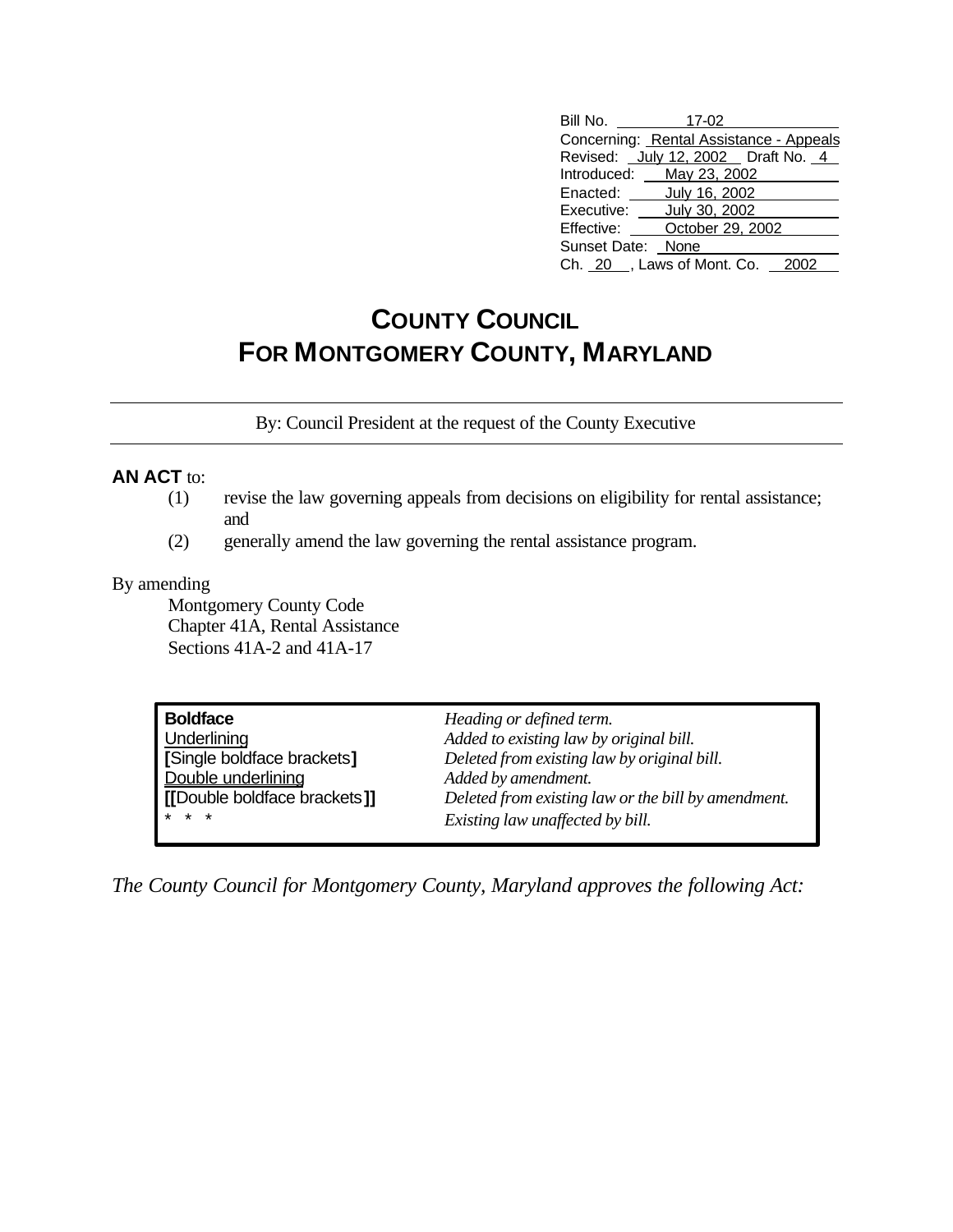| $\mathbf{1}$   | Sections 41A-2 and 41A-17 are amended as follows:                                      |          |                                                                                   |  |  |  |
|----------------|----------------------------------------------------------------------------------------|----------|-----------------------------------------------------------------------------------|--|--|--|
| $\overline{2}$ | $41A-2.$                                                                               |          | <b>Definitions.</b>                                                               |  |  |  |
| 3              | In this Article, the following words have the meanings indicated:                      |          |                                                                                   |  |  |  |
| $\overline{4}$ |                                                                                        |          | $\ast$<br>$\ast$<br>*                                                             |  |  |  |
| 5              | (j)                                                                                    |          | <i>Recipient</i> means a person who [has applied for and been approved to         |  |  |  |
| 6              |                                                                                        |          | receive a benefit] is receiving benefits on behalf of a household under           |  |  |  |
| 7              |                                                                                        |          | this Article. A recipient includes a person who reapplies for benefits            |  |  |  |
| 8              | before the end of that person's eligibility period. Each recipient must be             |          |                                                                                   |  |  |  |
| 9              | at least 18 years old, a resident of the County, reside at the application             |          |                                                                                   |  |  |  |
| 10             | rental unit, and be a member of the household.                                         |          |                                                                                   |  |  |  |
| 11             |                                                                                        |          | $\ast$<br>*<br>*                                                                  |  |  |  |
| 12             | 41A-17.                                                                                | Appeals. |                                                                                   |  |  |  |
| 13             |                                                                                        |          | [An applicant for or recipient of rental assistance may appeal a decision of the  |  |  |  |
| 14             | Department to a designee of the Chief Administrative Officer, who is not an officer or |          |                                                                                   |  |  |  |
| 15             | employee of the Department, in writing, stating the reason for the appeal, within 30   |          |                                                                                   |  |  |  |
| 16             |                                                                                        |          | days after receiving the Department's decision. The person hearing the appeal may |  |  |  |
| 17             | affirm, modify, or reverse the Department's decision as the facts and the applicable   |          |                                                                                   |  |  |  |
| 18             | law require.]                                                                          |          |                                                                                   |  |  |  |
| 19             | (a)                                                                                    |          | The Executive must establish by regulation a case review and appeal               |  |  |  |
| 20             |                                                                                        |          | procedure that [[provides]]:                                                      |  |  |  |
| 21             |                                                                                        | (1)      | provides each applicant who has been denied new rental                            |  |  |  |
| 22             |                                                                                        |          | assistance benefits an opportunity for an informal case review                    |  |  |  |
| 23             |                                                                                        |          | [ <i>after denial of an application for rental assistance</i> ]] and, if the      |  |  |  |
| 24             |                                                                                        |          | case review upholds the denial of benefits, an administrative                     |  |  |  |
| 25             |                                                                                        |          | hearing, and                                                                      |  |  |  |
| 26             |                                                                                        | (2)      | [[each]] prohibits involuntary termination of rental assistance                   |  |  |  |
| 27             |                                                                                        |          | benefits to a recipient until the recipient has received:                         |  |  |  |